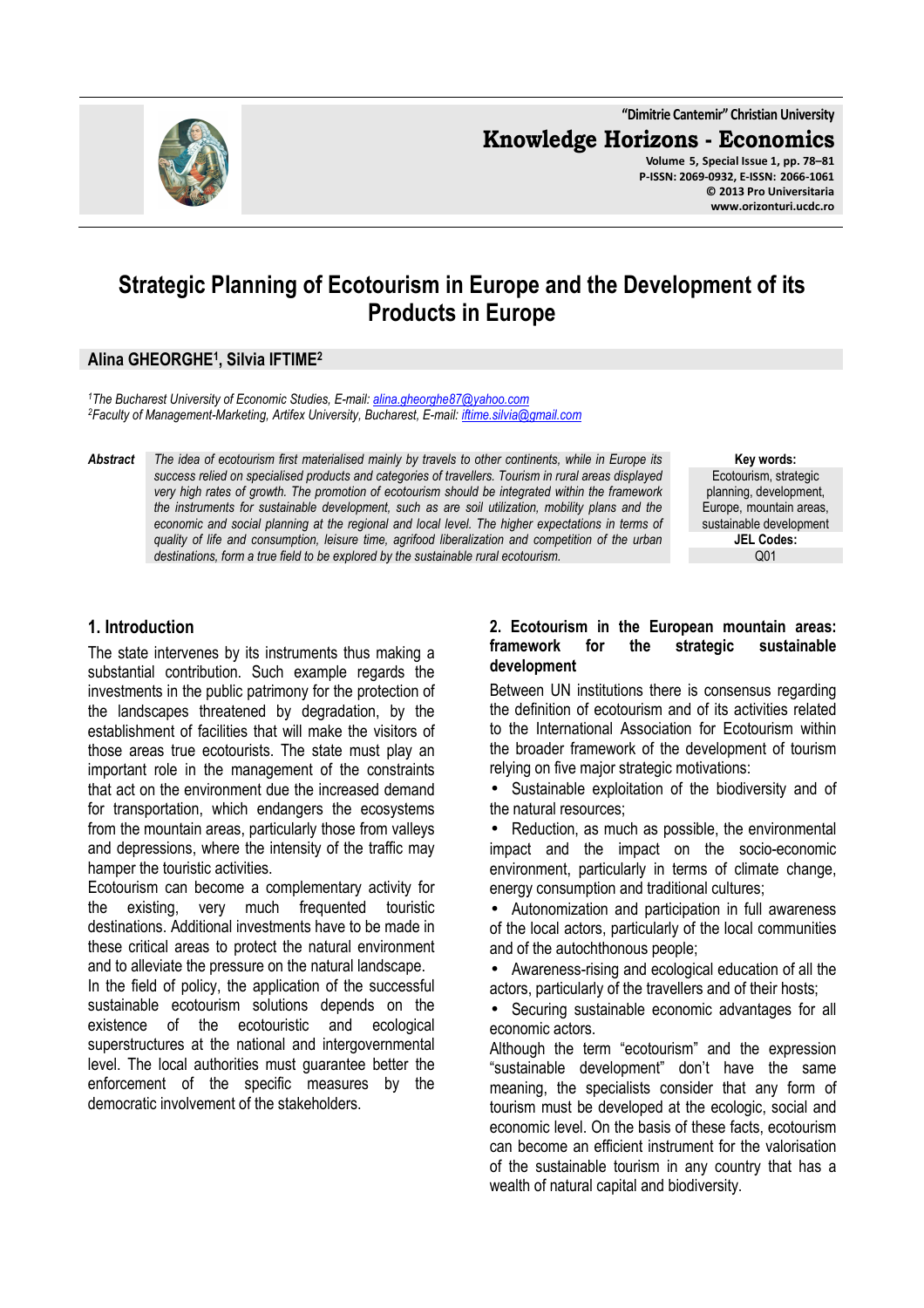Even if an ever increasing number of visitors and travellers use the services of various providers of sustainable ecotourism and try to limit the adverse social effects, the marker share of the ecotourism is still very low.

The demand for leisure time that observes primordially the environment, the nature presumes, among other, the transfer and the exchange of knowledge. Europe can contribute to this activity because the composing elements of the sustainable ecotourism are linked directly to the numerous forms of tourism focusing on the natural environment or on rural tourism.

The particular attraction of the European ecotourism relies on the direct link with the natural environment and with the culture, joined by the sustainable agriculture. The European natural landscape which we can find in national parks, in natural reservations and in protected areas is administered by humans, which explains why ecotourism in Europe is linked to the rural tourism. In the natural environment, culture and the local populations are always part of the landscape. Just like the agricultural production patterns change in time due to the subsidies that help the European farmers to be competitive, the need for complementary resources aroused the interest of the urban visitors for the areas of economic decline.

On the other hand, the association of reputation and knowledge of the various categories of visitors with the purpose to add value, and the use of destination circuits became the main elements of any sustainable touristic policy. The success of the systems of room reservation in farms is directly linked to ecotourism.

As most of these regions are inhabited by different social groups, Europe also has a rich experience with the participation of some actors to the planning of soil utilization and landscape arrangement. Furthermore, the notion of "equitable tourism" in terms of economic and social activities is better understood by the European tourism actors than by the other worldwide tourism actors. Actually, the first criticism of the adverse effects of the tourism on the society and the natural environment appeared in Europe in the 1970 years. At the proposal of most potential outbound tourists the natural and rural areas of Europe became spots of touristic attraction.

This fact increases the number of the independent ecotourists who travel frequently and who thus support the existence of the value added destination chains. Ecotourism becomes thus an extremely discussed and important concept within the current European context.

80% of the 250 natural sites of UNESCO world patrimony are exploited below their loading capacity. Most ecotourists display an ambiguous attitude towards the protection of the natural environment and an equivocal position towards the risks and lack of comfort, which they are willingly accept during their vacation.

Within the European context, ecotourism is regarded as a form of tourism which is not limited just to the protected areas. Ecotourism aims to reduce to a minimum the adverse effects of the tourism on the culture and natural environment. The ecotouristic activities focus on the interest of the travellers for nature and culture.

The European mountain areas are often peripheral areas characterized by agricultural and forestry activities and whose social equilibrium is often endangered by the increasing proportion of old people because the young people are leaving for urban areas.

The sustainable ecotourism can provide a true solution for the social and economic efficientization of the mountain areas given the structural changes implied by the increasing urban areas and rural depopulation. Ecotourism can contribute to the protection of the crop landscapes, may add value for the population by the protection of the natural and cultivated areas.

#### **3. Landscape and agriculture – sine qua non condition for sustainable ecotourism**

The whole world acknowledges the ecological and socio-economic importance of the mountain areas. The mountains are the source of 80% of the surface water worldwide. There is a great variety of ecosystems and areas that supply raw materials or which are used for a variety of crops adapted to the local environments which sometimes are extreme.

The attraction of the mountain landscapes beauty resides in the wealth of the panoramas, of nature and of cultures. The recent decades showed the expansion of the protected areas and of the nature reservations worldwide.

The symbiosis between agriculture and tourism, which resulted in agro-tourism (holidays spent in farms), is a key element of the rural areas where ecological tourism is practiced, aware of the social responsibilities. The cultural elements of the mountain landscape represent a strong emotional motivation of the tourists.

#### **4. Sustainable mobility – sine qua non condition for sustainable ecotourism**

The sustainable mobility in tourism is an important contribution of the sustainability strategy throughout the European Union. Without sustainable mobility there would be no sustainable tourism. It has the role of potentiating the ecotourism and eco-mobility, to boost the offers and to produce innovative and attractive services that may be marketed successfully on the tourism market. The goal of this action is to make earnings at all levels: ecologic, economic and acceptance by the society.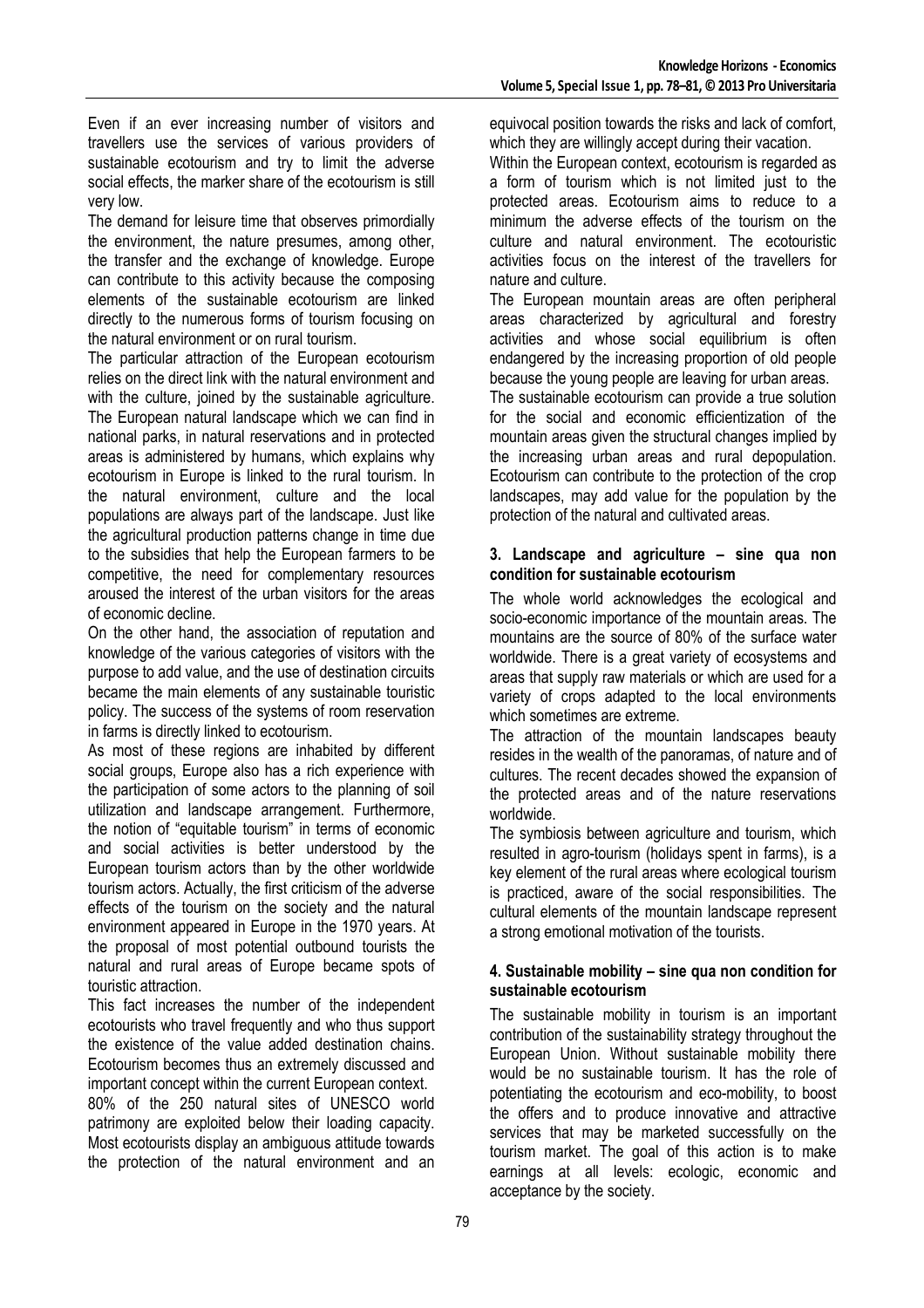The sustainable mobility from tourism contributes to a higher quality of the life and of the environment and to a lesser environmental impact of the tourist travels.

The sustainable mobility is possible in tourism and it principles require the sustainable development of the circulation for spending leisure time, transportation policies, internationalization of ecotourism and the application of these principles in order to reduce the traffic and pollution. The basic rules can be found in the EU strategy for integration in the field of the natural environment.

In tourism, the sustainable mobility presumes the application of several strategies, such as:

• Encouragement of the market for ecotourism;

Improvement of the public transportation in the areas where holiday-makers go;

• Establishment of the convivial system of travelling goodwill using new IT technologies;

• Maintenance of the vehicles with internal combustion within the urban perimeter, or of the large areas used to spend leisure time (except for specific cases);

• Approach the public relations and the marketing relations.

These principles yielded the need to give priority to the public transportation, avoiding plane flights on small distances, which would make the holiday longer (longer and less frequent vacations, contrary to the trends of the recent years).

The application of the principles of sustainable mobility in tourism allows a real economic development and the introduction of high quality touristic products on the tourism market. The technologized networks enable disseminating the idea that the sustainable mobility in tourism facilitates cooperation and the exchange of experience.

#### **5. Exigencies which the strategic partners must consider in ecotourism**

As we have seen, the sine qua non strategic actions specific to the sustainable ecotourism involve a strong and active involvement of all the stakeholders, from visitors and ecotourists to national and intergovernmental institutions. They have to be started carefully because they presume observing several categories of exigencies:

- General exigencies;
- Exigencies specific to tourism policies
- Exigencies specific to the destinations and tourism strategic planning
- Exigencies specific to the visitors
- Exigencies specific to the local population.

Among the general exigencies are:

• Ecotourism needs practical and efficient systems of coordination between the stakeholders (the state, the

private enterprises, the non-governmental organisations, universities and local communities);

• The public sector organisations and the nongovernmental organisations or other socio-economic actors involved in environmental activities, as well as the collective services must cooperate within an organisation which regulates and monitors the touristic activities;

• Education and professional training are sine qua non conditions for the sustainable strategic development and management of ecotourism. The managers and employees of the enterprises, and the local population need proper and specific professional training which to include both general and particular aspects of the services they provide to the visitors. Ecotourism needs proper guidebooks (ideally, showing the local specificity too). The accessibility, duration and quality of the professional training are decisive strategic factors for the success of the due activities;

• The international cooperation of the strategic partners (tourist operators, transporters, travellers, contractual and environmental rights defending organisations) is very important for the successful application of the principles of a sustainable mobility in ecotourism. The tourist destinations should cooperate directly with the countries of origin of the tourists and with the transporters (particularly by railway and bus) in order to develop strategic principles of tariffs that are attractive for the packages of services to be marketed. The transnational cooperation such as the Alps Mobility is a good example to be followed.

Among the exigencies specific to tourism policies are:

• Ecotourism involves policies, strategies and programs adapted to the specificity of each country, region or area. These can be achieved only by cooperation, which ensures the strategic-active permissibility without any adverse effects;

• The successful application of the measures of sustainability and mobility in tourism depends much on the coordination of activities and of the parallel measures from other sectors: territorial arrangement, development of leisure spots far away from urban centres with the purpose to avoid the following situations:

- o Increased density of the high quality networks and equipment for cyclists, shopping, horse travel, busses, cabs;
- o Rearrangement of the streets and restrict the circulation of cars, using little polluting of unpolluting transportation means, management of merchandise mobility or traveller logistics, all this with the purpose to protect the environment;

• In the field of the sustainable mobility, the strategic plans of activity are developed and applied by the